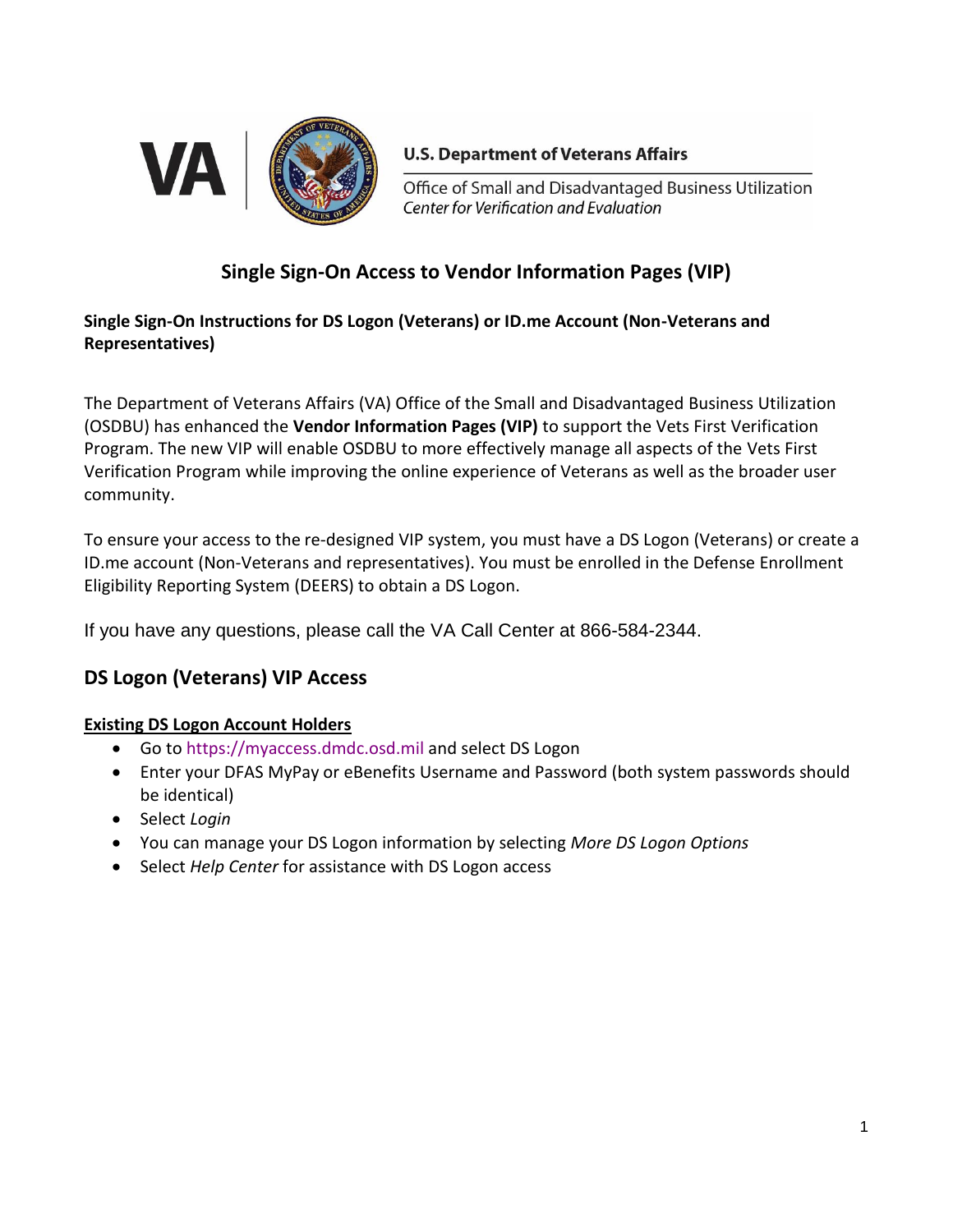|                                                        |                                                                                                                  | <b>2</b> Help Center Call                        |
|--------------------------------------------------------|------------------------------------------------------------------------------------------------------------------|--------------------------------------------------|
| <b>DS LOGON ?</b>                                      | CAC <sub>(2)</sub>                                                                                               | DFAS myPay Password ?                            |
| <b>Department of Defense</b><br>Self-Service           | <b>Common Access Card</b>                                                                                        | Defense Finance and<br><b>Accounting Service</b> |
| DS Logon Username                                      |                                                                                                                  | MyPay Login Id                                   |
| DS Logon Password                                      |                                                                                                                  | MyPay Password                                   |
| Show Password                                          |                                                                                                                  | Forgot DFAS MyPay Login Id?                      |
| Forgot DS Logon Username?<br>Forgot DS Logon Password? | Do NOT select the DoD EMAIL-CA-XX certificate if<br>prompted for a certificate.                                  | Forgot DFAS MyPay Password?<br>Login             |
| Login                                                  | Login                                                                                                            |                                                  |
| <b>More DS Logon Options</b>                           |                                                                                                                  |                                                  |
|                                                        | Phishing Alert: We do not initiate contact with beneficiaries via email or telephone to request private personal |                                                  |

#### **Create a DS Logon**

- Go t[o https://myaccess.dmdc.osd.mil](https://myaccess.dmdc.osd.mil/) and select *DS Logon*
- Select *More DS Logon Options*
- Select *Need a DS Logon?*
- Select *Register for a DS Logon Account*
- Select *Registration Method*

(?) Help Center (44+)

#### **DS LOGON Registration**

Welcome to the registration wizard.<br>Here you can create your DS LOGON account,<br>whether you are a service member, veteran, or family member. (2)

Select registration method

- $\circlearrowright$  I have a Common Access Card (CAC) with accessible card reader. (2)
- $\circ$  I have a Defense Finance and Accounting Service (DFAS) myPay account.  $\bullet$
- $\overline{\phantom{a}}$  None of the above conditions apply, however at least one of the following conditions is true:
	- 1. I am a Veteran
	- 2. I am a Dependent of a Veteran
	- 3. I am a Survivor of a Veteran
	- 4. I am registered in the Defense Enrollment Eligibility Reporting System (DEERS) ?

Continue Cancel

• Provide responses to the *Registration Process* questions and select *Submit*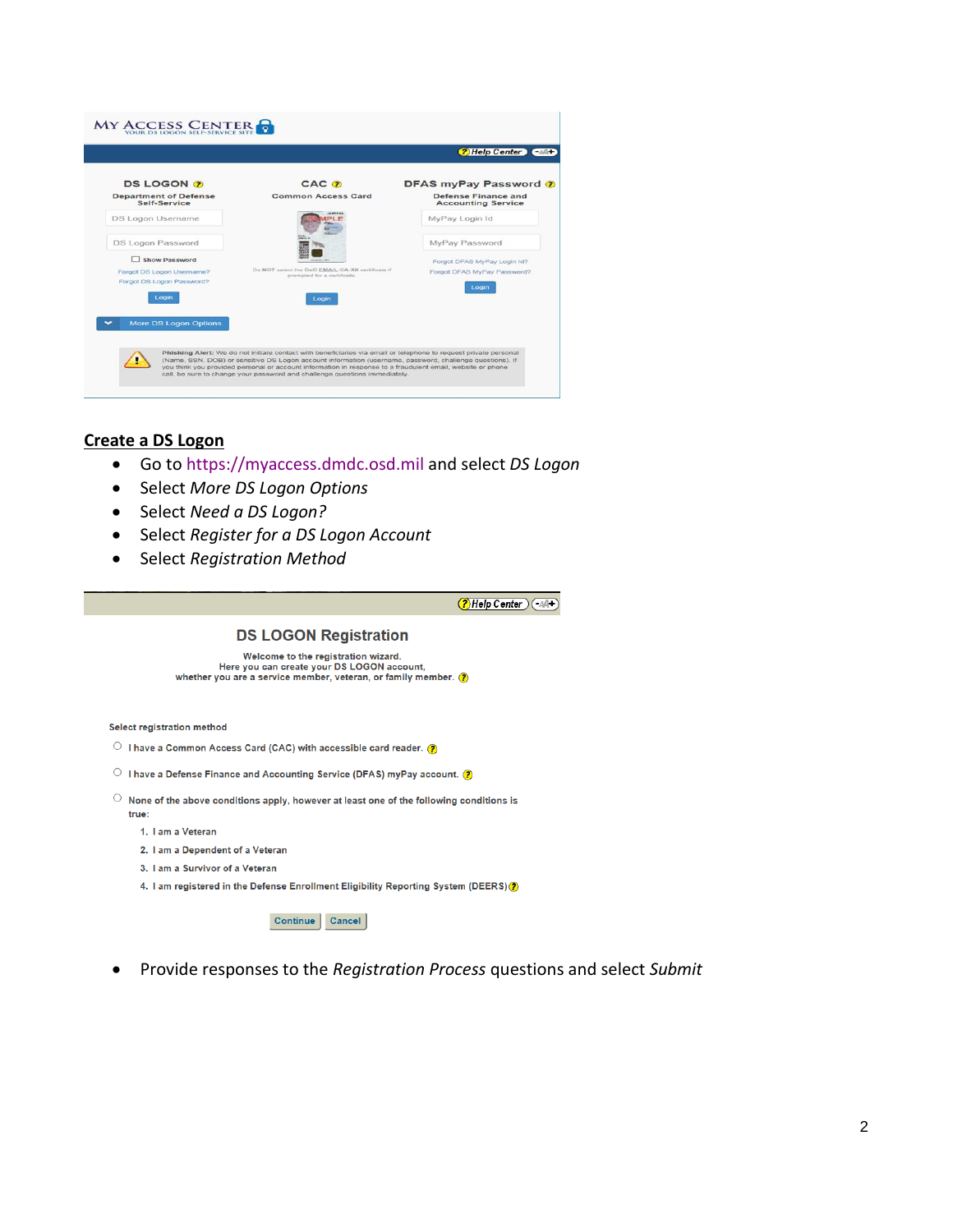|                             | <b>Registration Process</b>                                                               |
|-----------------------------|-------------------------------------------------------------------------------------------|
|                             | Fill in your personal information. We will search for your record in DEERS. (?)           |
| <b>First Name</b>           | $\circ$                                                                                   |
| <b>Last Name</b>            |                                                                                           |
| Date of Birth               | <b>MM</b><br><b>YYYY</b><br><b>DD</b><br>圓                                                |
| Person<br><b>Identifier</b> | <b>Social Security Number</b><br>$\circledcirc$<br>◡                                      |
|                             | Tip: You can now use your DoD ID Number for looking up your record. You can also enter it |

## **ID.me Account Access**

#### **Create an ID.me Account**

- Go to [Access VA](https://myaccess.dmdc.osd.mil/) ( [https://access.va.gov/accessva/?cspSelectFor=vems\)](https://access.va.gov/accessva/?cspSelectFor=vems) and select *Sign in with ID.me*
- Under *Secure Login Redirect* agree to the VA System use terms by selecting *Accept*

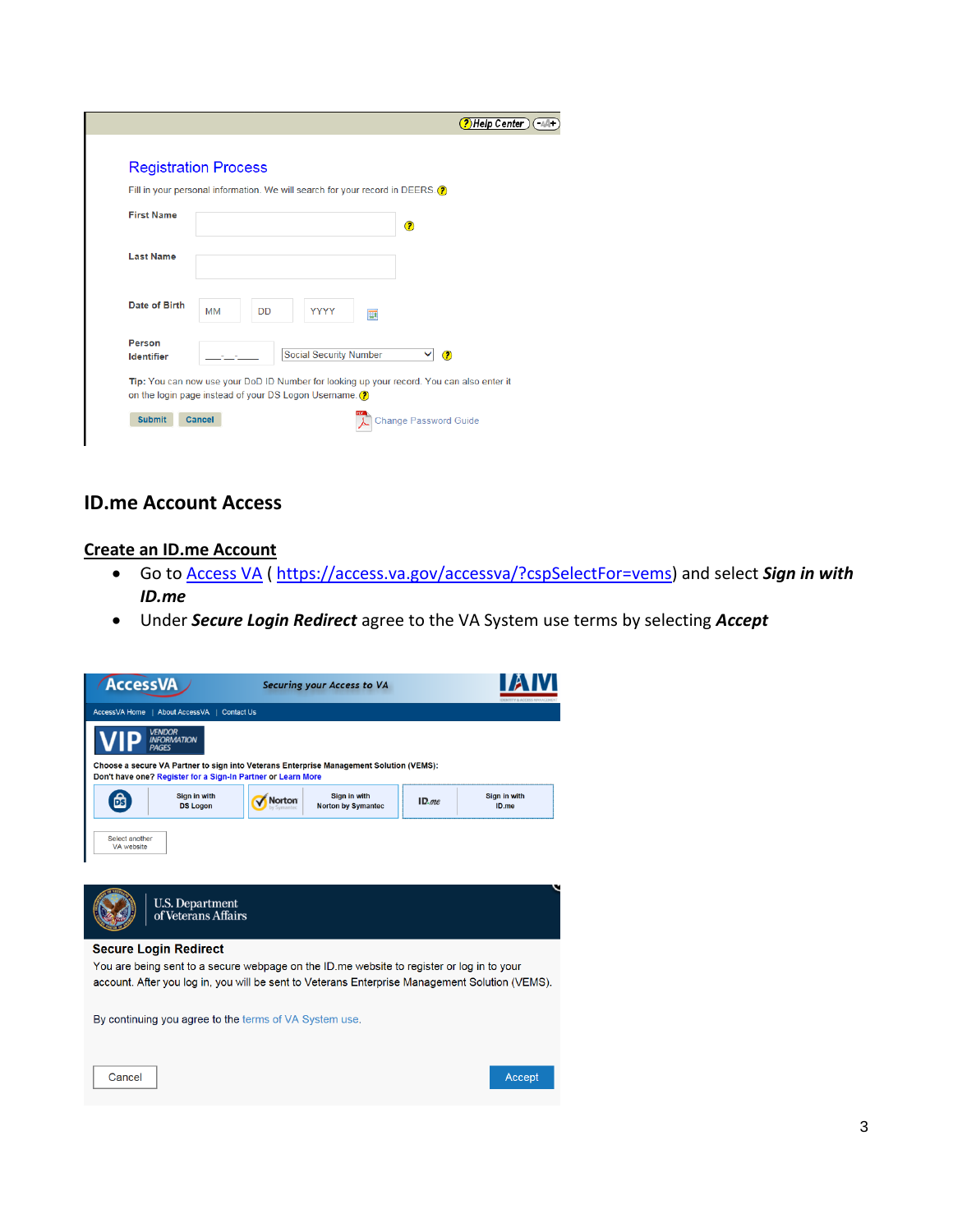- On the ID.me sign up screen select *sign up for an account*
- Enter your email address, create a password and confirm your password

| $ID$ . <i>me</i>        |                           |  |
|-------------------------|---------------------------|--|
| <b>Sign up</b>          | or sign into your account |  |
| Email                   |                           |  |
|                         |                           |  |
| <b>Password</b>         |                           |  |
| <b>Confirm password</b> |                           |  |
|                         |                           |  |

• ID.me will send a 6-digit confirmation code to you via email. Enter the code on the Email Confirmation screen to confirm your account.

| $ID$ <i>me</i> +                                                                             |
|----------------------------------------------------------------------------------------------|
| <b>Confirm your email address</b>                                                            |
| Please enter the 6-digit confirmation<br>code that was sent to $j$ <b>joy 42@ qmail.com.</b> |
|                                                                                              |
| Didn't receive the code? Send it again                                                       |

- You must use 2-factor authentication to access ID.me. You will be asked for personal identifiable information to establish 2-factor authentication.
- Select an *Authentication Option* (e.g., text message, phone call, ID.me mobile app, code generator) and follow the on-screen instructions.
- After successfully establishing 2-factor authentication, ID.me requires you to verify your identity. This one-time process will take about 5—10 minutes to complete. Identity verification may include: answering questions about you based on public and private data sources, uploading a picture of your driver's license or uploading a picture of your passport.
- After your identity is verified you must select *Allow* to provide permission to share your verified identify information. Information for Verification Counselors, Non-Veterans, or Representatives will **not** be shared.